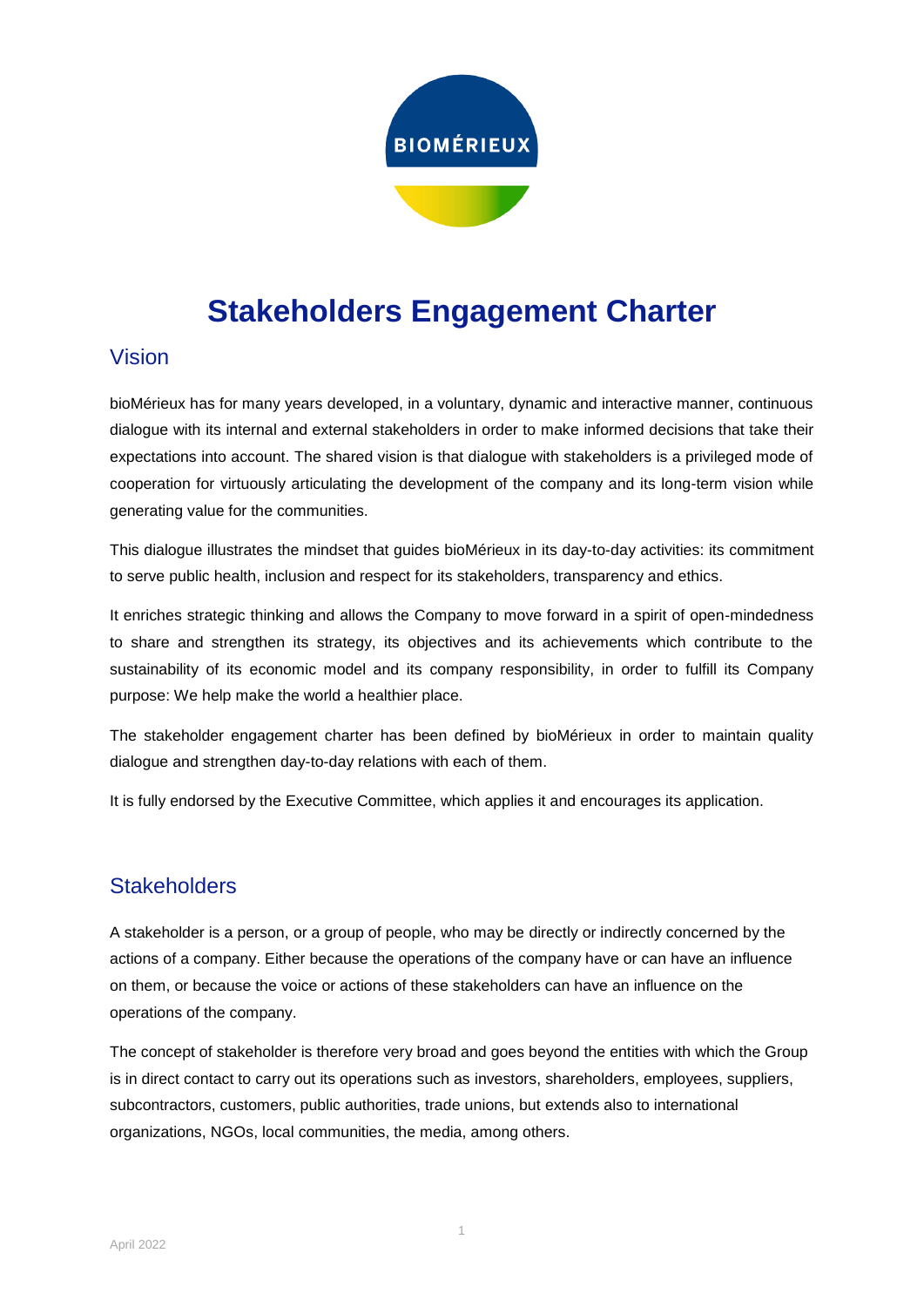bioMérieux has always attached great importance to the dialogue with its stakeholders, whether internal and external, local, national and international. The Company has conducted an inventory of its stakeholders and an analysis of its business relations with its partners. They are represented in the following diagram



## **Objectives**

This charter aims to:

- **Promote a better understanding of the CSR issues that are incumbent on bioMérieux,**
- **Formalize the main rules of dialogue to facilitate stakeholders' trust and ensure the quality of** dialogue,
- **Professionalize this dialogue and make it long-lasting.**

Thanks to this dialogue, bioMérieux enriches its capacity for strategic thinking and demonstrates a dynamic CSR strategy that is open to its ecosystem, the objectives of which are reflected in the following diagram: